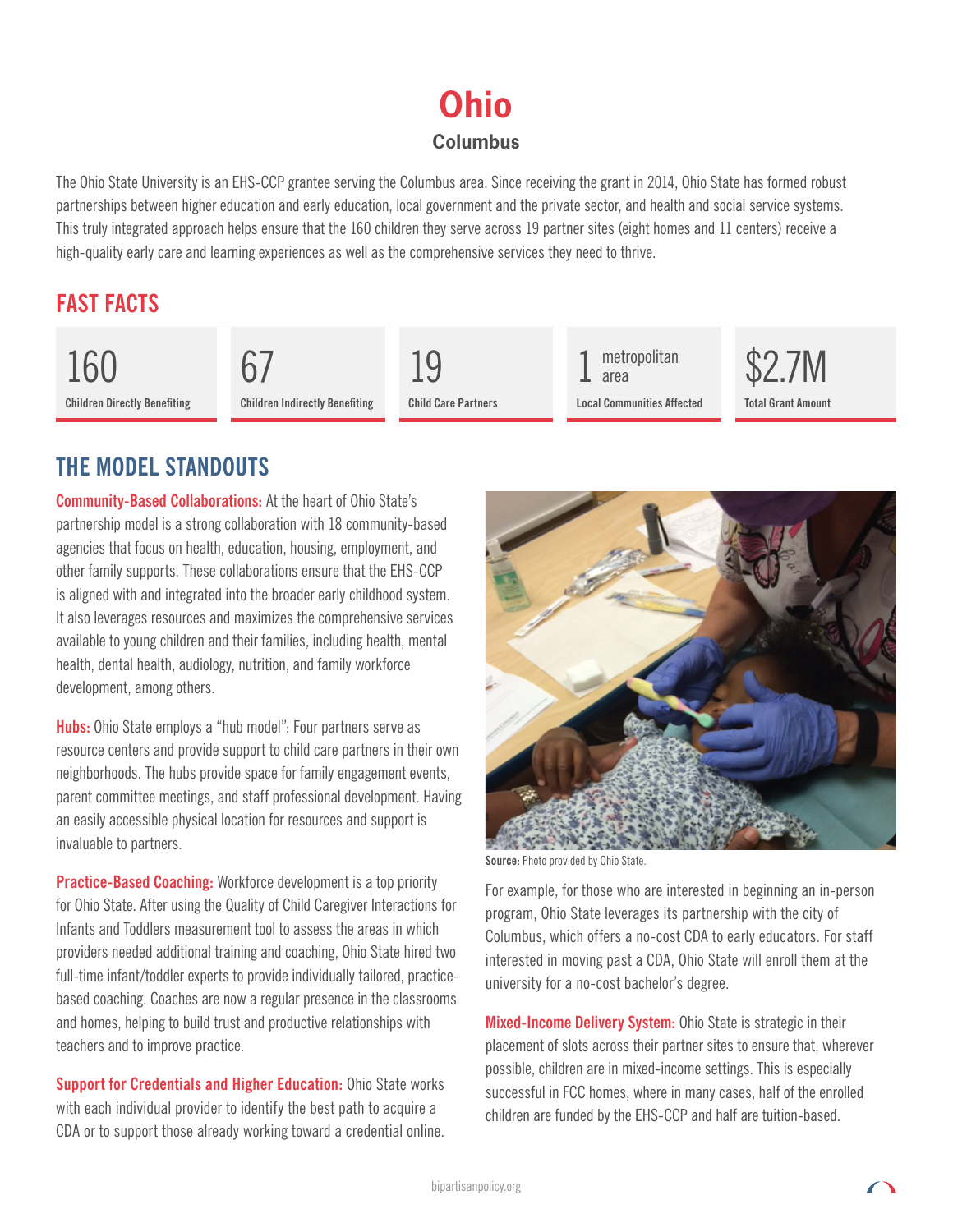**Selecting Partners with a Commitment to Improvement:** At the beginning of the grant, Ohio State only selected partners who were rated a three or higher in their state's quality rating and improvement system. Over time, they shifted their strategy, selecting partner sites based on their commitment to a shared vision and a willingness to increase capacity. In the end, Ohio State found that the commitment to improve is more important to success and retention than a high starting rating on a quality scale. This approach ensures that resources are going to the programs that really want and need quality improvements.

**Family Supports:** Ohio State collaborates with Directions for Youth and Families, an organization that connects families with social workers and community resources. They also partner with the Franklin County Department of Jobs and Family, which allocates a caseworker to each enrolled family to facilitate the child care subsidy process.

*"Family child care providers are saying to us, 'I have never felt that I have ever been a part of something, and I finally do.' They're not in isolation anymore, they are part of something bigger; they're a community and feel like they're finally being recognized as part of the early childhood community."*

*—Partner Provider*

### **THE RESULTS**

- **160 additional infants and toddlers now have access to high-quality early care and learning** as well as services like health, mental health, nutrition, early intervention, speech and hearing support, family counseling, and workforce development services.
- **67 children who were not enrolled in the EHS-CCP still benefited** from improved classroom instruction, new curricula, new outdoor play spaces, new learning materials, and comprehensive services.
- **More than 100 families benefited from a Franklin County caseworker who assisted them with the subsidy process.**
- **Seven additional teachers earned a CDA credential, and three more are in the process of completing a CDA.**
- **Providers completed more than 80 hours of professional development on a variety of topics.**
- **All 19 providers upgraded their outdoor play spaces.**

Ohio State conducted an evaluation to assess the implementation of the partnership itself. Evidence gathered from online surveys reveals that child care providers have positive attitudes about the way the partnership is organized and managed as well as how they are treated as partners. Child care providers note the positive impact the partnership has on their professional lives, including an increase in their knowledge and expertise, an increase in the respect shown to their profession, a decrease in isolation, and an increase in collaborations with other child care providers in the community. In addition, more than 75 percent of parents express high levels of satisfaction with the services the Ohio State-EHS partnership provides.

#### **THE TAKEAWAYS**

The EHS-CCP is giving Columbus's youngest children and their families an integrated set of comprehensive services that they otherwise would not have access to—high-quality early education; health, mental, and dental care; family specialists; family counseling; housing supports; and employment supports.

Early Head Start is an exceptional program for low-income children and their families. The EHS-CCP program enables communities to distribute Early Head Start resources to prop up more early care and learning providers and serve more children. This strategy to build capacity across the child care system means that more children in Columbus, whether